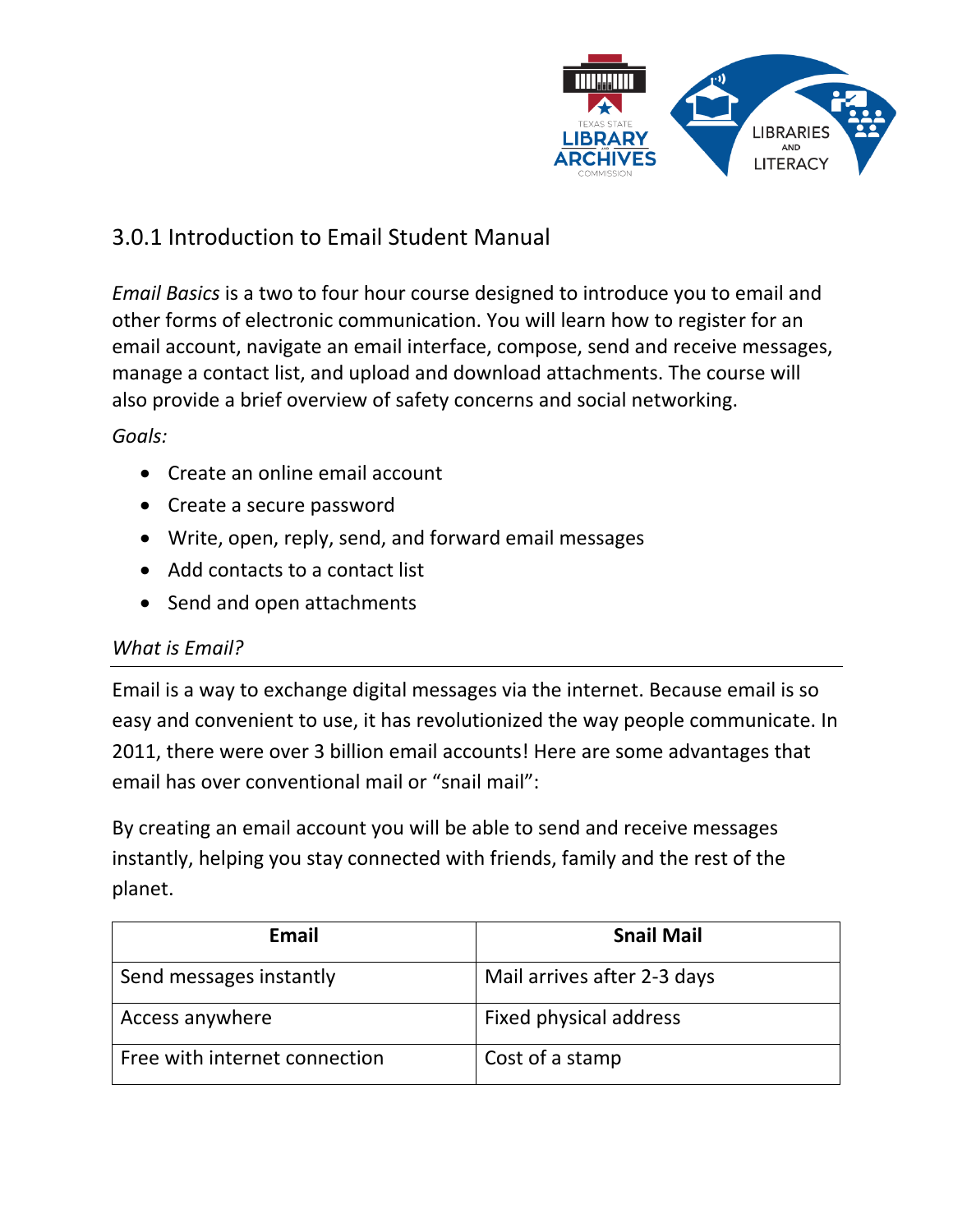# **Other Advantages**

| Other tools (calendar, contact list chat)<br>$\bullet$           |
|------------------------------------------------------------------|
|                                                                  |
| • Private (password protected)                                   |
|                                                                  |
| Access other parts of the web<br>$\bullet$                       |
|                                                                  |
| • Send emails to large numbers of people at once                 |
|                                                                  |
| More than just text: share pictures and other files<br>$\bullet$ |
|                                                                  |
| • Easy to organize (if you know the tricks)                      |
|                                                                  |
|                                                                  |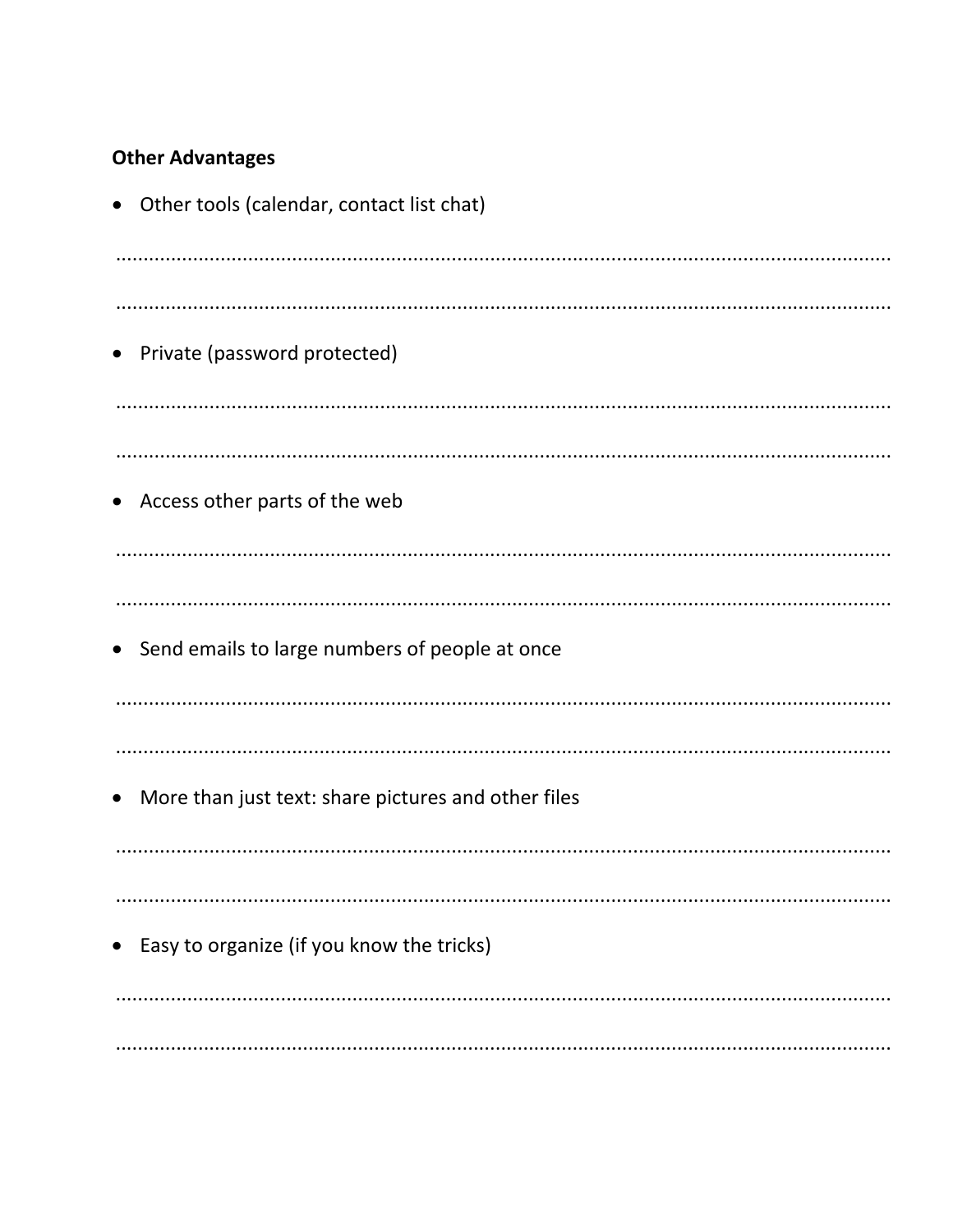Parts of an Email Address:

| Gary.Glassjaw@gmail.com |    |                |  |
|-------------------------|----|----------------|--|
|                         |    |                |  |
| username                | at | email provider |  |

What happens if you don't type in an email address correctly?

Desktop email vs. "Webmail." List popular web email providers below:

Email Etiquette and Safety. Take notes as your instructor discusses email

etiquette and safety.

1. Sending Email o Difference between Reply and Reply All o Check addresses before sending o Check email for typos before sending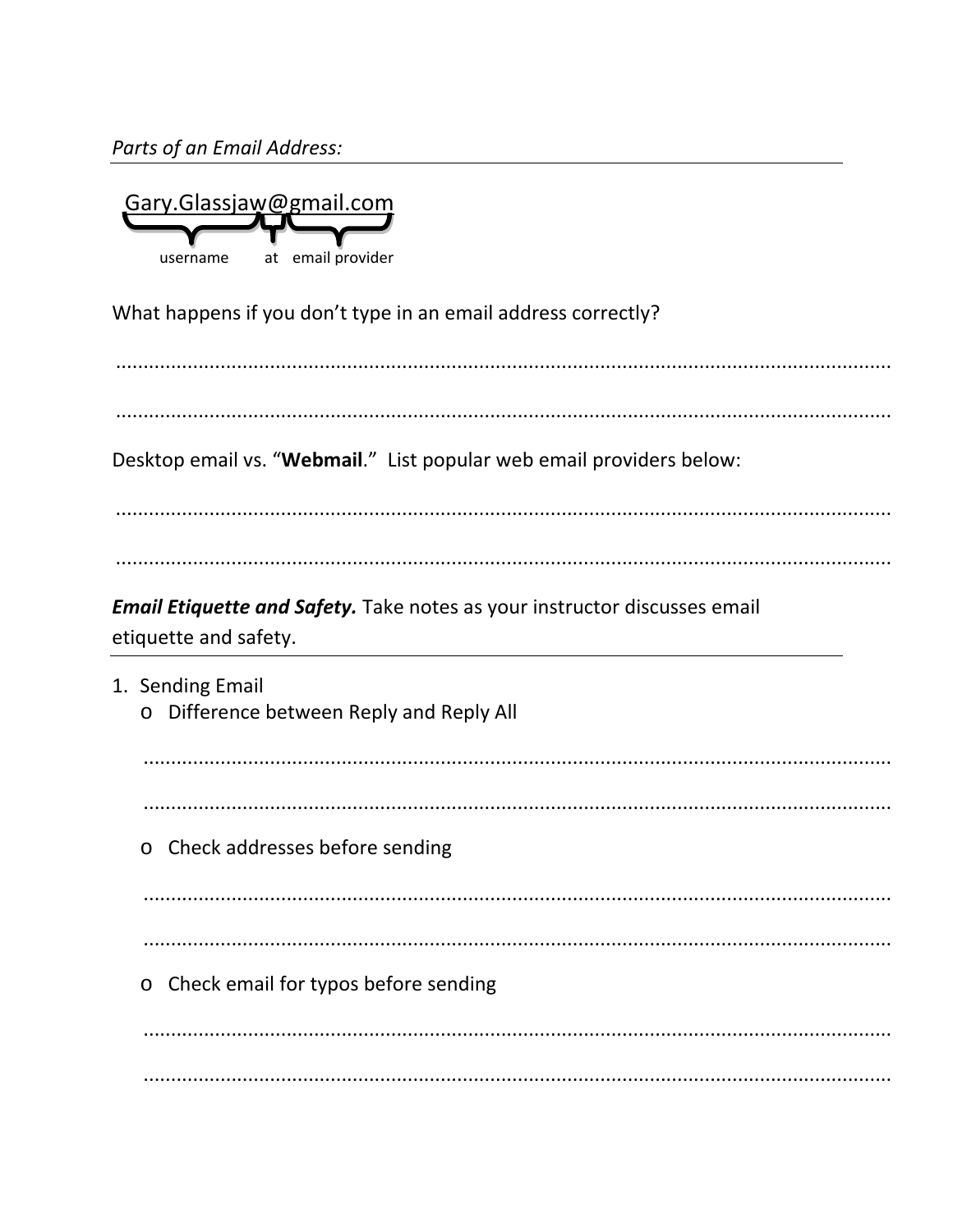| ○ Don't forward chain mail!                                                                                                                                              |
|--------------------------------------------------------------------------------------------------------------------------------------------------------------------------|
|                                                                                                                                                                          |
| 2. Personal Email To Friends And Family<br>o More informal                                                                                                               |
|                                                                                                                                                                          |
| Subject lines-relevant<br>$\circ$                                                                                                                                        |
|                                                                                                                                                                          |
| Fonts and styles (don't write in all caps or use lots of different fonts, hard to<br>read colors)                                                                        |
|                                                                                                                                                                          |
| Greetings, closing lines (Hi ______, thanks, etc.)<br>$\circ$                                                                                                            |
|                                                                                                                                                                          |
|                                                                                                                                                                          |
| Feelings can be difficult to convey in an email. Use emoticons can help set<br>$\circ$<br>the tone of email. See more on emoticons at the end of this student<br>manual. |
|                                                                                                                                                                          |
|                                                                                                                                                                          |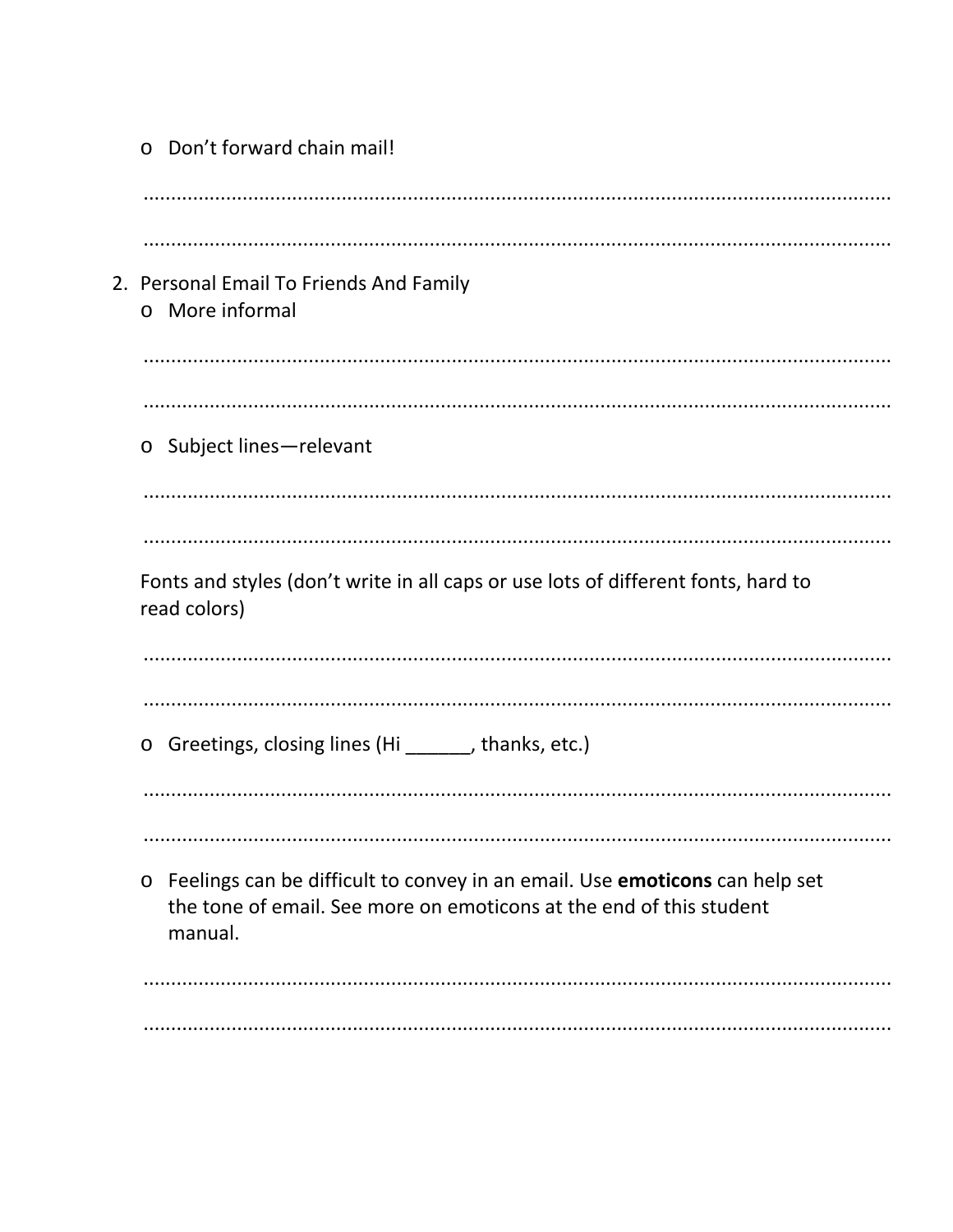- 3. Business Email
	- o Appropriate email addresses to leave a good first impression

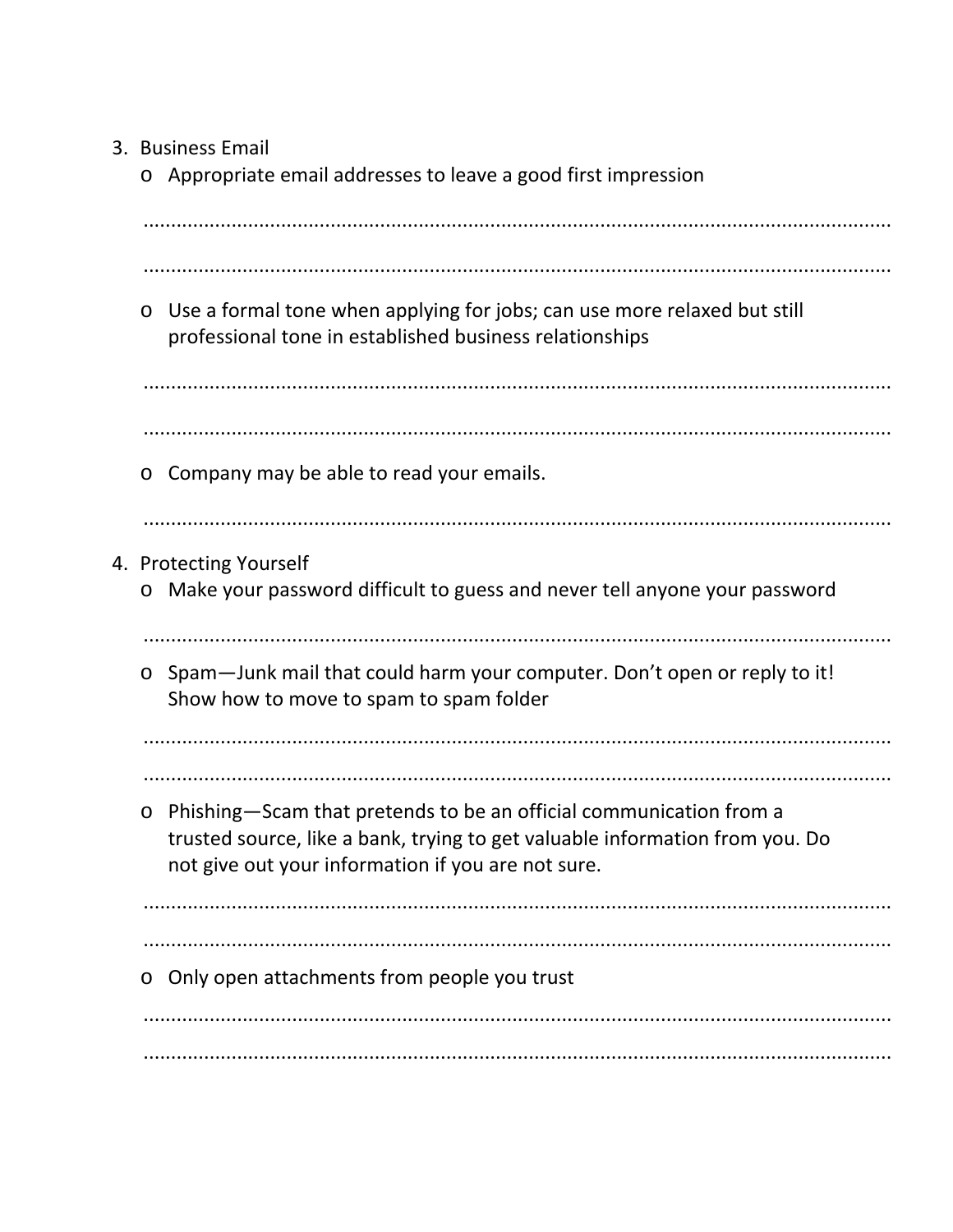# **Beyond Email**

.<br>o Calendar

| To-do list<br>$\circ$                                                                                                                                    |
|----------------------------------------------------------------------------------------------------------------------------------------------------------|
|                                                                                                                                                          |
| Email is the first step to using the internet to communicate. Now there are lots<br>$\bullet$<br>of other ways to connect with people over the internet: |
| Social Networks-Facebook, LinkedIn, Twitter, Google Plus<br>$\circ$                                                                                      |
|                                                                                                                                                          |
|                                                                                                                                                          |
| Internet Phone—make calls to anyone in the world through services like<br>$\circ$<br>Skype.                                                              |
|                                                                                                                                                          |
|                                                                                                                                                          |
|                                                                                                                                                          |
| There are 3 main email windows: inbox, email message window, compose<br>window                                                                           |
| 1. Inbox: What are the main parts of the inbox?                                                                                                          |
|                                                                                                                                                          |
|                                                                                                                                                          |
| 2. Email Message Window: What are the main parts of the message window?                                                                                  |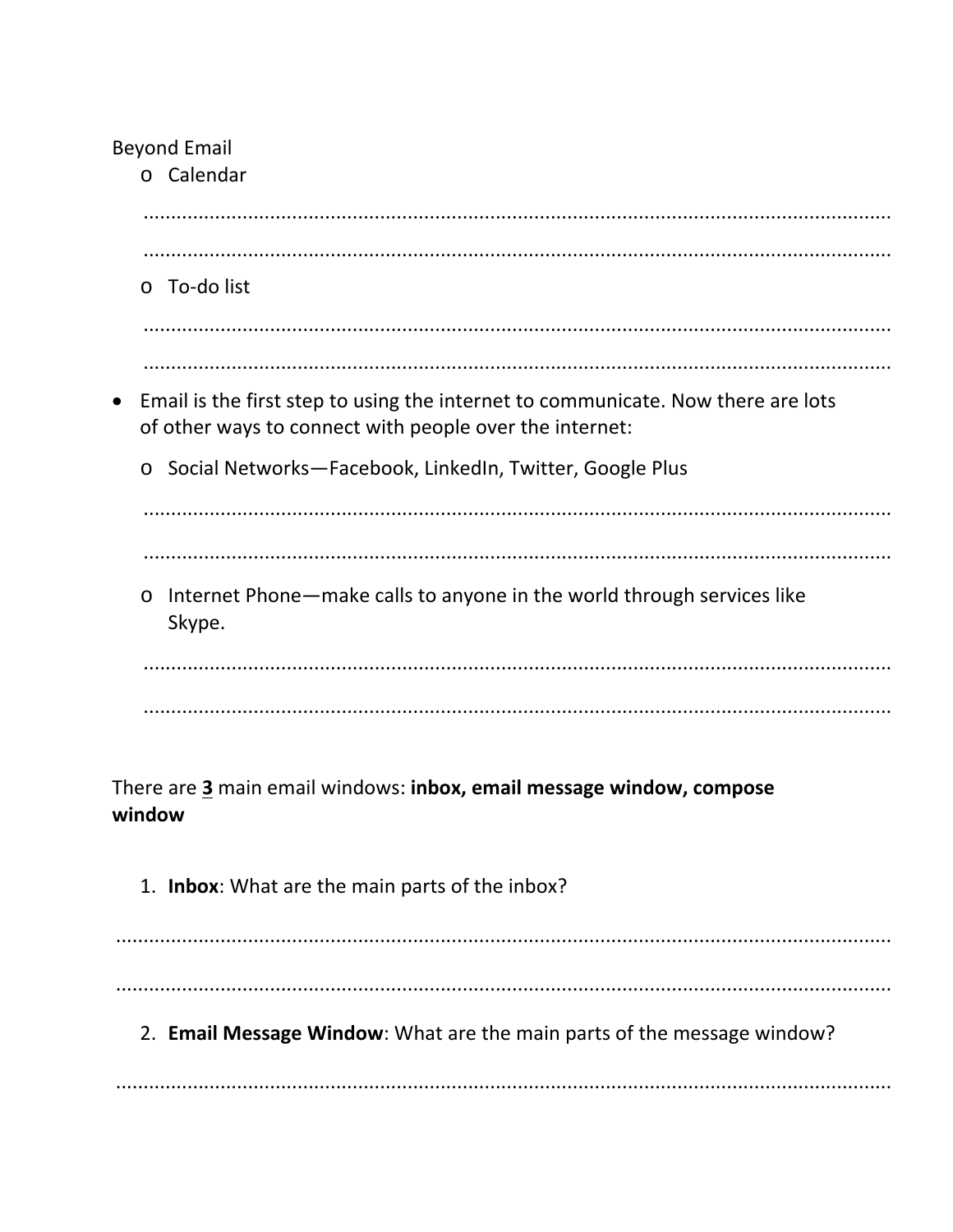3. **Compose Message Window**: What are the main parts of the compose message window?

.............................................................................................................................................

.............................................................................................................................................

**Key Email Functions.** You will practice the following key email functions hands-on

with your instructor using instructions in the Student Manual.

- *3.0.2 Create an Email Account*
- *3.0.3 Writing and Sending an Email*

.............................................................................................................................................

- *3.0.4 Reading and Replying to an Email*
- *3.0.5 Forwarding an Email*
- *3.0.6 Sending an Attachment*
- *3.0.7 Opening an attachment*
- *3.0.8 Adding Contacts*
- *3.0.9 Signing In and Out of Your Email*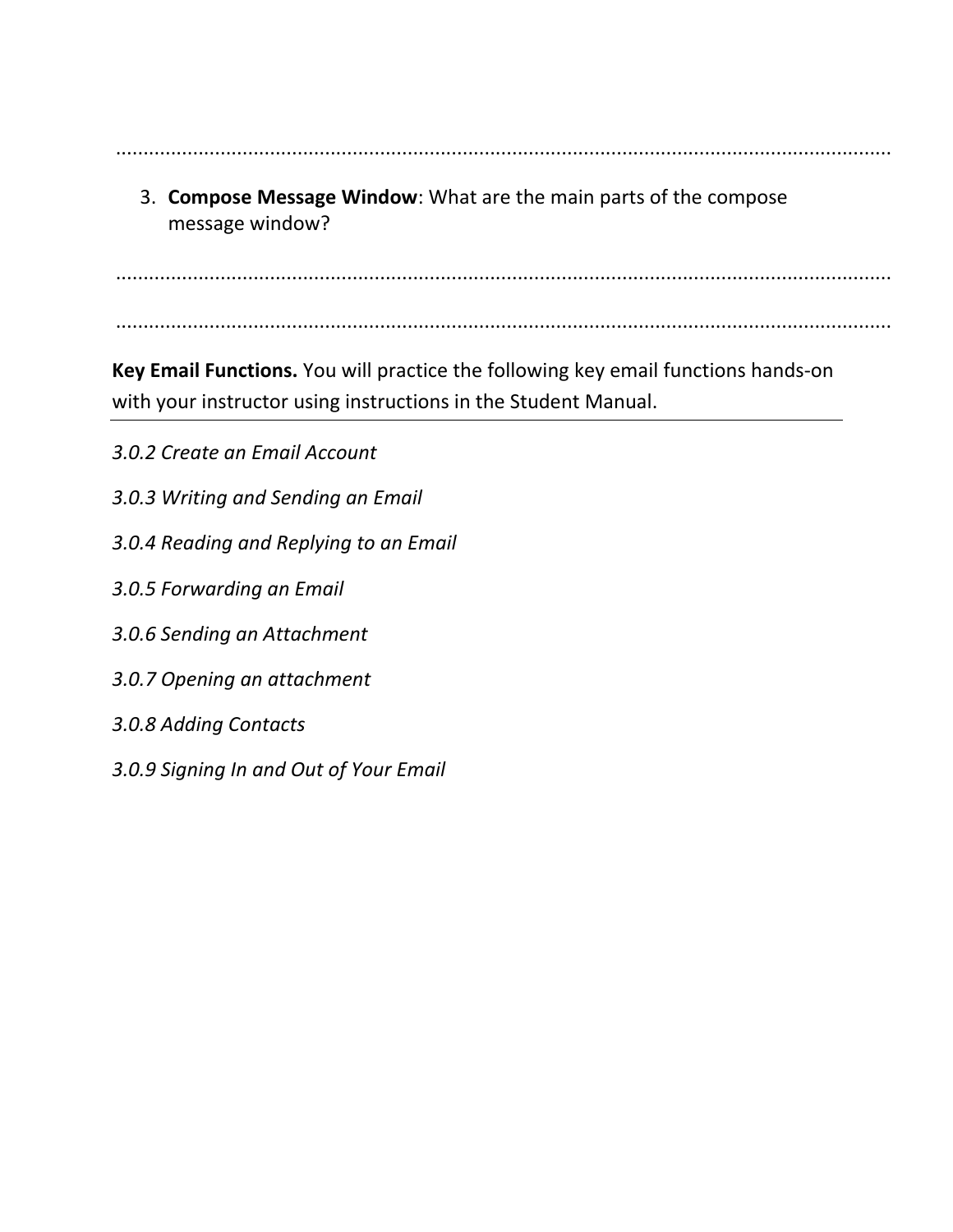# *3.0.2 Create an Email Account*

There are several different options for email providers. Some of the more popular providers are Gmail and Yahoo. Here is how you sign up for a Google account:

| 1. In your web browser, go to                                                                                                                                                                                                  | nagarjuna427@gmail.com                                              |
|--------------------------------------------------------------------------------------------------------------------------------------------------------------------------------------------------------------------------------|---------------------------------------------------------------------|
| Gmail.com                                                                                                                                                                                                                      | <b>Next</b>                                                         |
| 2. Click the "Create account"                                                                                                                                                                                                  | Need help?                                                          |
| button at the bottom.                                                                                                                                                                                                          |                                                                     |
| 3. Fill out the required information                                                                                                                                                                                           |                                                                     |
| including your name, username,                                                                                                                                                                                                 | Create account                                                      |
| password, and a few other<br>things.                                                                                                                                                                                           | One Google Account for everything Google                            |
|                                                                                                                                                                                                                                | GMEDA & bo                                                          |
| 4. Use the Google Email Cheat Sheet below to help you.                                                                                                                                                                         |                                                                     |
| 5. Write your email address and your password here:                                                                                                                                                                            |                                                                     |
| My Email Address: and a compare of the property of the property of the property of the property of the property of the property of the property of the property of the property of the property of the property of the propert |                                                                     |
| My Email Password: New York                                                                                                                                                                                                    |                                                                     |
| <b>GMail Cheat Sheet</b>                                                                                                                                                                                                       |                                                                     |
| <b>Name</b>                                                                                                                                                                                                                    | 1. Enter your real<br>name. Make sure you                           |
| First<br>Last                                                                                                                                                                                                                  | capitalize the first<br>letter of your first and<br>last names.     |
| Choose your username                                                                                                                                                                                                           | 2. Try to choose a<br>username close to                             |
|                                                                                                                                                                                                                                | @gmail.com<br>your real name. You<br>can use letters,               |
| Create a password                                                                                                                                                                                                              | numbers, and periods.                                               |
|                                                                                                                                                                                                                                | 3. Keep safe with a<br>strong password. Use<br>letters, numbers and |
| Confirm your password                                                                                                                                                                                                          | symbols. You must<br>enter your password                            |
| Birthday                                                                                                                                                                                                                       | twice. If they don't<br>match, erase both<br>fields and try again.  |
| ≑<br><b>Month</b><br>Day<br>Year                                                                                                                                                                                               | 4. Google asks for<br>your birthday and                             |
| Gender                                                                                                                                                                                                                         | gender to display                                                   |
|                                                                                                                                                                                                                                | appropriate content                                                 |
| I am                                                                                                                                                                                                                           | for you.<br>÷<br>5. By entering your                                |
| <b>Mobile phone</b>                                                                                                                                                                                                            | mobile phone and a<br>current email address.                        |
| <b>BOARD --</b>                                                                                                                                                                                                                | it will be a lot easier to<br>recover your<br>password if you ever  |
| Your current email address                                                                                                                                                                                                     | forget it. Both of these<br>fields are optional.                    |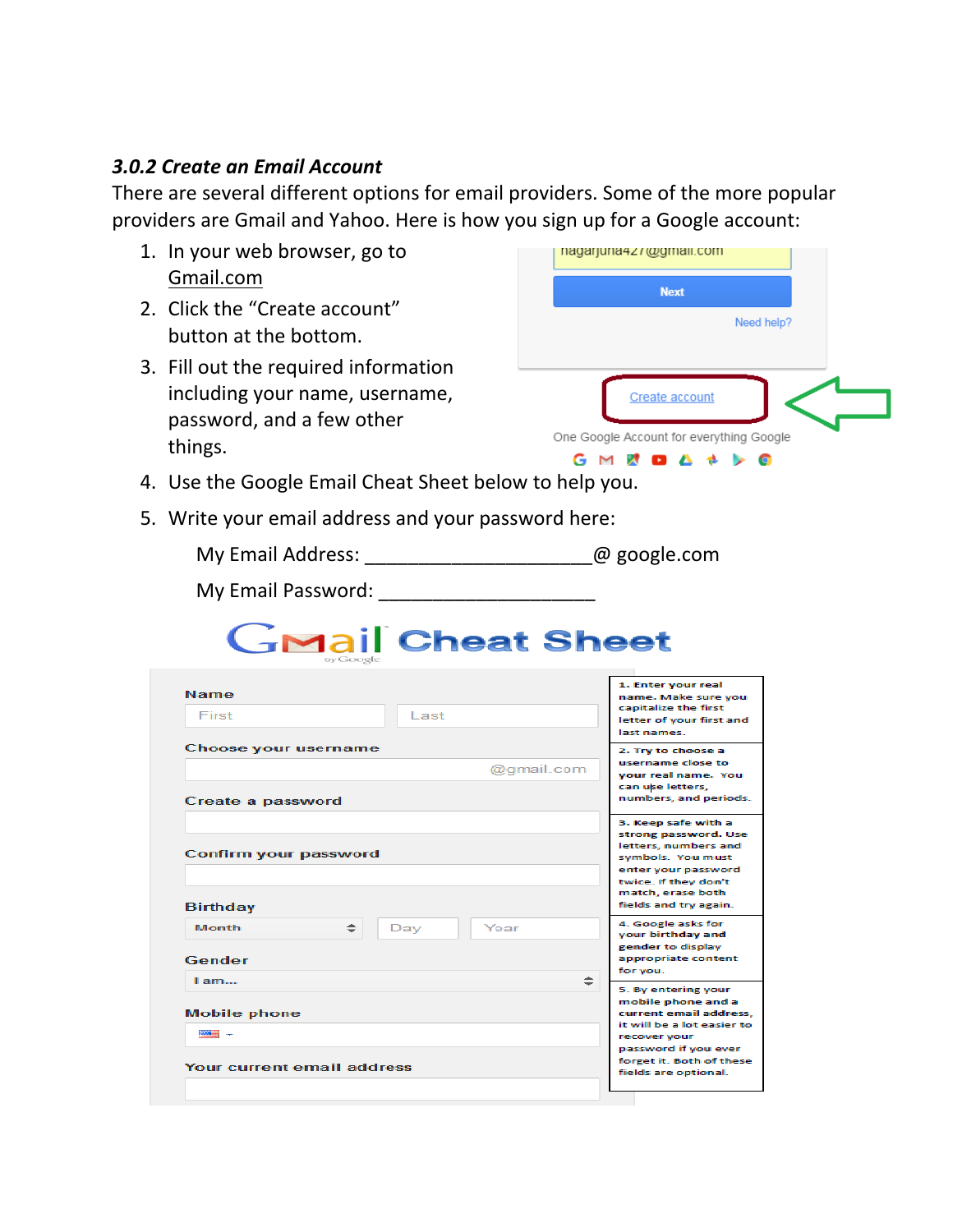#### *3.0.3 Writing and Sending an Email*

1. Get an email address from another student. Write it here:

Partner 1's Address:

- 2. From the Inbox, click on **Compose Message**. This will take you to a new window where you can write your email.
- 3. In the **To** line, type the email address of your partner exactly as written above.



- 8. Include a **closing** at the end (Thanks, Sincerely, Bye)
- 9. Click the **Send** button. Congratulations, you just sent your first email!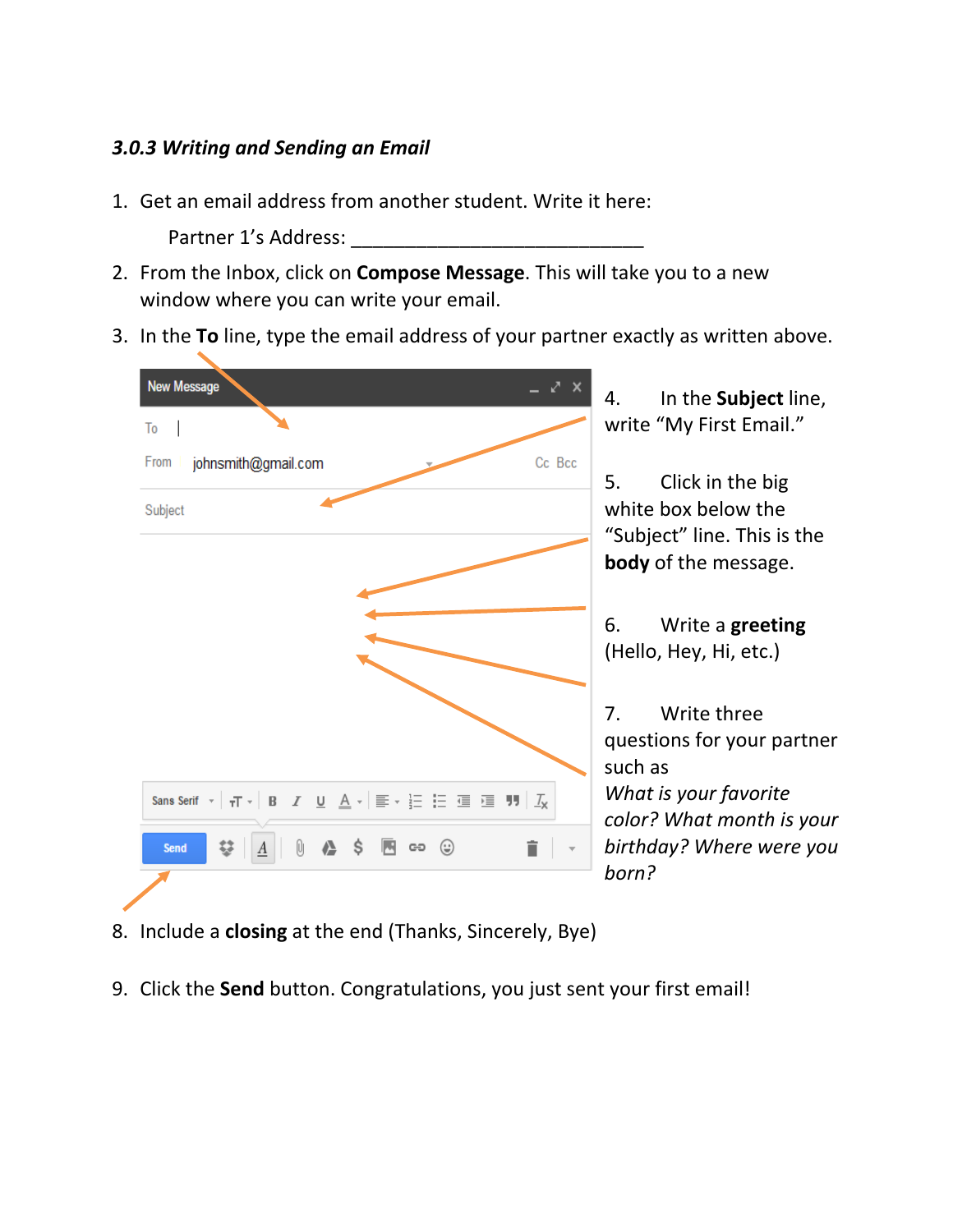# *3.0.4 Reading and Replying to an Email*

From your inbox, click the new email you received from your partner. This opens up the **Read Message window.**

| My First Email                                                                                                                                                                                                                                                                                                                           | D<br>Inbox x                         |                    | Click the<br>1.            |
|------------------------------------------------------------------------------------------------------------------------------------------------------------------------------------------------------------------------------------------------------------------------------------------------------------------------------------------|--------------------------------------|--------------------|----------------------------|
| John Smith <johnsmith@johnsmith.com< td=""><td>7:37 PM (4 hours ago) <math>\frac{1}{20}</math></td><td><math>\leftarrow</math> Reply</td><td><b>Reply button.</b></td></johnsmith@johnsmith.com<>                                                                                                                                        | 7:37 PM (4 hours ago) $\frac{1}{20}$ | $\leftarrow$ Reply | <b>Reply button.</b>       |
| Mary Smith <marysmith@marysmith.com<br>to</marysmith@marysmith.com<br>                                                                                                                                                                                                                                                                   |                                      |                    | This opens up a            |
| Hi Mary,                                                                                                                                                                                                                                                                                                                                 |                                      |                    | new email.                 |
| What is your favorite color?                                                                                                                                                                                                                                                                                                             |                                      |                    |                            |
| What month is your birthday?                                                                                                                                                                                                                                                                                                             |                                      |                    |                            |
| Where were you born?                                                                                                                                                                                                                                                                                                                     |                                      |                    |                            |
|                                                                                                                                                                                                                                                                                                                                          |                                      |                    |                            |
|                                                                                                                                                                                                                                                                                                                                          |                                      |                    |                            |
| ← * johnsmith@gmail.com                                                                                                                                                                                                                                                                                                                  |                                      | a                  |                            |
| Dear John,                                                                                                                                                                                                                                                                                                                               |                                      |                    | $\overline{2}$ .<br>Answer |
| My favorite color is orange. I was born in July. I was born in Texas. How about you?                                                                                                                                                                                                                                                     |                                      |                    | your partner's             |
| Bye,                                                                                                                                                                                                                                                                                                                                     |                                      |                    | questions.                 |
| <b>Mary</b>                                                                                                                                                                                                                                                                                                                              |                                      |                    | Remember to                |
| Sans Serif $\mathbf{v}$ $\mathbf{r}$ $\mathbf{r}$ $\mathbf{B}$ $I$ $\underline{\mathbf{U}}$ $\underline{\mathbf{A}}$ $\mathbf{v}$ $\mathbf{r}$ $\mathbf{v}$ $\mathbf{r}$ $\mathbf{v}$ $\mathbf{v}$ $\mathbf{v}$ $\mathbf{v}$ $\mathbf{v}$ $\mathbf{v}$ $\mathbf{v}$ $\mathbf{v}$ $\mathbf{v}$ $\mathbf{v}$ $\mathbf{v}$ $\mathbf{v}$ $\$ |                                      |                    | include a                  |
| Ç.<br>0<br>$\triangle$ \$<br>$\odot$<br>$\boldsymbol{A}$<br>$G-1$<br><b>Send</b>                                                                                                                                                                                                                                                         |                                      | î                  | greeting and               |
|                                                                                                                                                                                                                                                                                                                                          |                                      |                    | closing.                   |
|                                                                                                                                                                                                                                                                                                                                          |                                      |                    |                            |

3. Click **Send**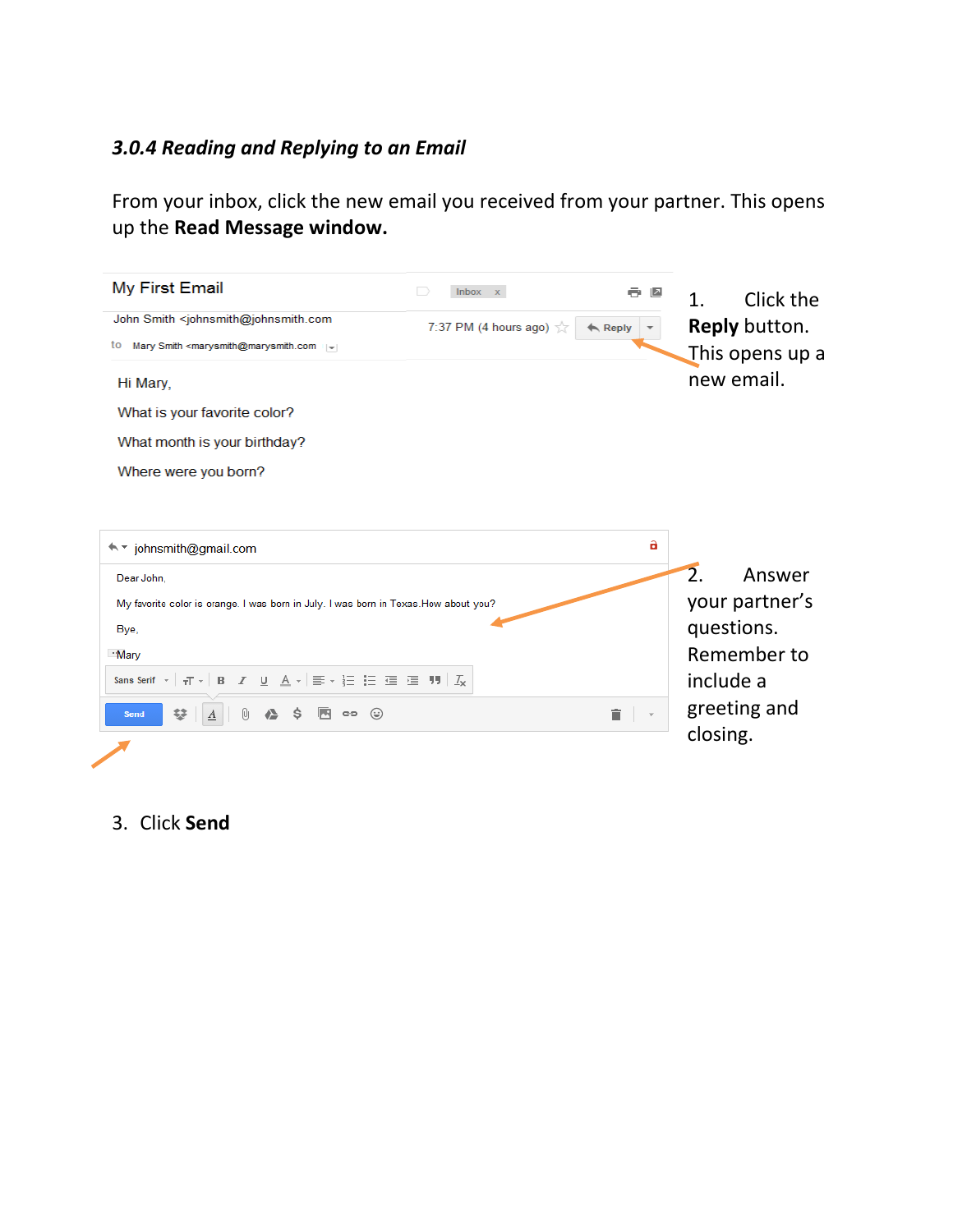### *3.0.5 Forwarding an Email*

If you ever receive an email that you would like to share, you can easily send it to someone else using the forward link.

1. Find a new partner and get their email address. Write it here:

Partner 2's Email Address:

2. Now re-open the email you received from your original partner. This time click the

**Forward** button. In Gmail, you have to use the Drop Down menu under the Reply button.

 $7:37$  PM (4 hours ago)

Filter messages like this

 $\mathsf{R}$  Reply Reply to all  $\Rightarrow$  Forward

**Reply** 

Print 3. Carefully enter → DianaJohnson@gmail.com Partner 2's email address. -- Forwarded message --From: Mary Smith<marysmith@gmail.com> Date: Sat, Nov 12, 2016 at 7:37 PM Subject: Denise Guckert, My First Email To: John Smith <johnsmith@gmail.com> 4. If you'd like, You can type here if you want to. you can write something in The forwarded message will appear here. the body. Sans Serif ~  $\tau T = B$ U A - | ≣ - 는 는 글 글 門 | <u>7</u> I Send ො (ෙ 0 Æ S 5. Click **Send**. You're done!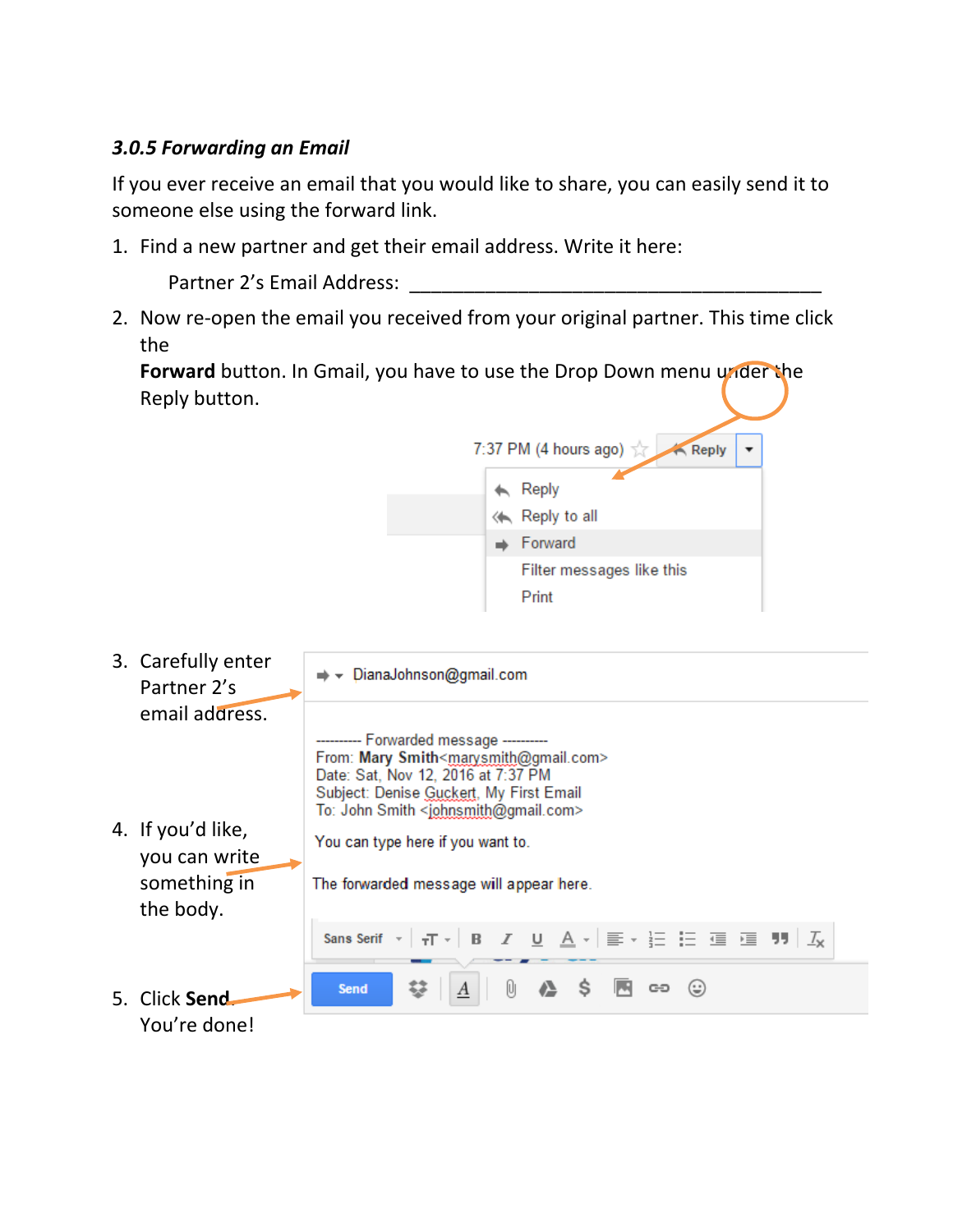# *3.0.6 Sending an Attachment*

1. Create an email to a classmate and click on the paperclip symbol.

| Mary Smith <marysmith@gmail.com<br>Iо<br/>John Smith <johnsmith@gmail.com<br>From<br/><math>2 - \frac{1}{2}</math></johnsmith@gmail.com<br></marysmith@gmail.com<br>                 |                           |                                               | file you want to attach                                                                                                                                                                          | 2. Navigate to the                                                                                                        |                                |                              |
|--------------------------------------------------------------------------------------------------------------------------------------------------------------------------------------|---------------------------|-----------------------------------------------|--------------------------------------------------------------------------------------------------------------------------------------------------------------------------------------------------|---------------------------------------------------------------------------------------------------------------------------|--------------------------------|------------------------------|
|                                                                                                                                                                                      | Cc Bcc                    |                                               | and click on it. Choose<br>any file.                                                                                                                                                             |                                                                                                                           |                                |                              |
| Subject<br>See the attached picture of the new school                                                                                                                                |                           |                                               |                                                                                                                                                                                                  | $\mathbf{v}$ $\mathbf{t}$                                                                                                 | Search Training Materials      | $\overline{\mathbf{x}}$<br>م |
| <u>. • • · · A</u> ·   ≣ · }Ξ :Ξ ։ • • • • •<br>Sans Serif $\mathbf{v}$ $\mathbf{v}$ $\mathbf{v}$<br><b>Attach files</b><br>婺<br>O<br>Ŝ<br>⊕<br>GĐ<br><b>Send</b><br>$\underline{A}$ | Name<br>$\equiv$<br>$+ +$ | 7. Resume Writing<br>school<br>$\mathbf{H}$ . | 1. Computer Basics<br>2. Internet Basics and Cyber Safety<br>3. Introduction to Email<br>6. Online Job Search<br>A. Teacher Materials<br><b>B. Student Materials</b><br>C. Promotional Materials | Date r<br>11/12/<br>11/12/<br>11/13/<br>11/12/<br>11/12/<br>11/2/2<br>11/3/2<br>11/12/<br>11/13/<br>$\blacktriangleright$ | 888 ▼<br>п<br><b>All Files</b> | $\circledR$                  |

| See attached image of the new school                                                                                                                                                                                                                                                                                                          | = 7 x  |               |
|-----------------------------------------------------------------------------------------------------------------------------------------------------------------------------------------------------------------------------------------------------------------------------------------------------------------------------------------------|--------|---------------|
| To<br>Mary Smith<br>$\mathbf{x}$                                                                                                                                                                                                                                                                                                              |        |               |
| From John Smith <johnsmith@gmail.com<br><math>&gt;</math> <math>-</math></johnsmith@gmail.com<br>                                                                                                                                                                                                                                             | Cc Bcc | 3.<br>attac   |
| See attached image of the new school                                                                                                                                                                                                                                                                                                          |        | appe<br>botto |
|                                                                                                                                                                                                                                                                                                                                               |        | emai          |
| school.jpg (5K)                                                                                                                                                                                                                                                                                                                               | ×      | 4.            |
| Sans Serif $\mathbf{v}$   $\mathbf{r}$   $\mathbf{B}$   $\mathbf{Z}$   $\underline{\mathbf{U}}$   $\underline{\mathbf{A}}$ $\mathbf{v}$   $\overline{\mathbf{E}}$ $\mathbf{v}$ $\overline{\mathbf{H}}$   $\underline{\mathbf{E}}$   $\underline{\mathbf{H}}$   $\underline{\mathbf{I}}$   $\underline{\mathbf{I}}$   $\underline{\mathbf{I}}$ |        |               |
| <b>① ▲ \$ 图 ∞ ☺ . .盲</b><br>$\underline{A}$<br><b>Send</b>                                                                                                                                                                                                                                                                                    |        |               |

3. The chment ears at the om of the il.

4. Click Send.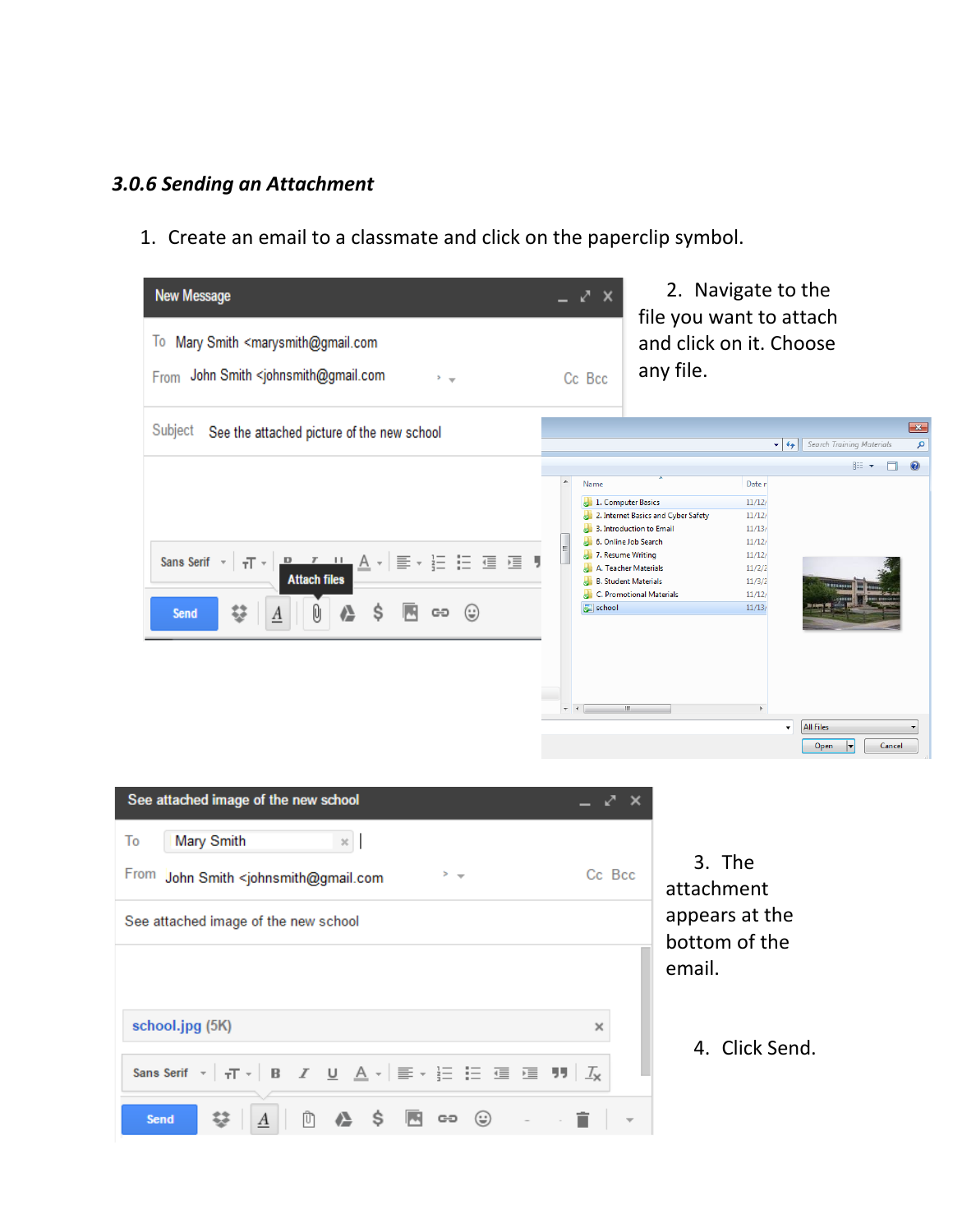#### *3.0.7 Opening an attachment*

1. Open the message that has an attachment that your classmate sent you. Notice the paperclip attachment symbol.



2. Open the email message. You can preview the attachment in the window.



3. If you are certain that you know the person sending the email and that the attachment is SAFE, then click on it to download or open it on your computer.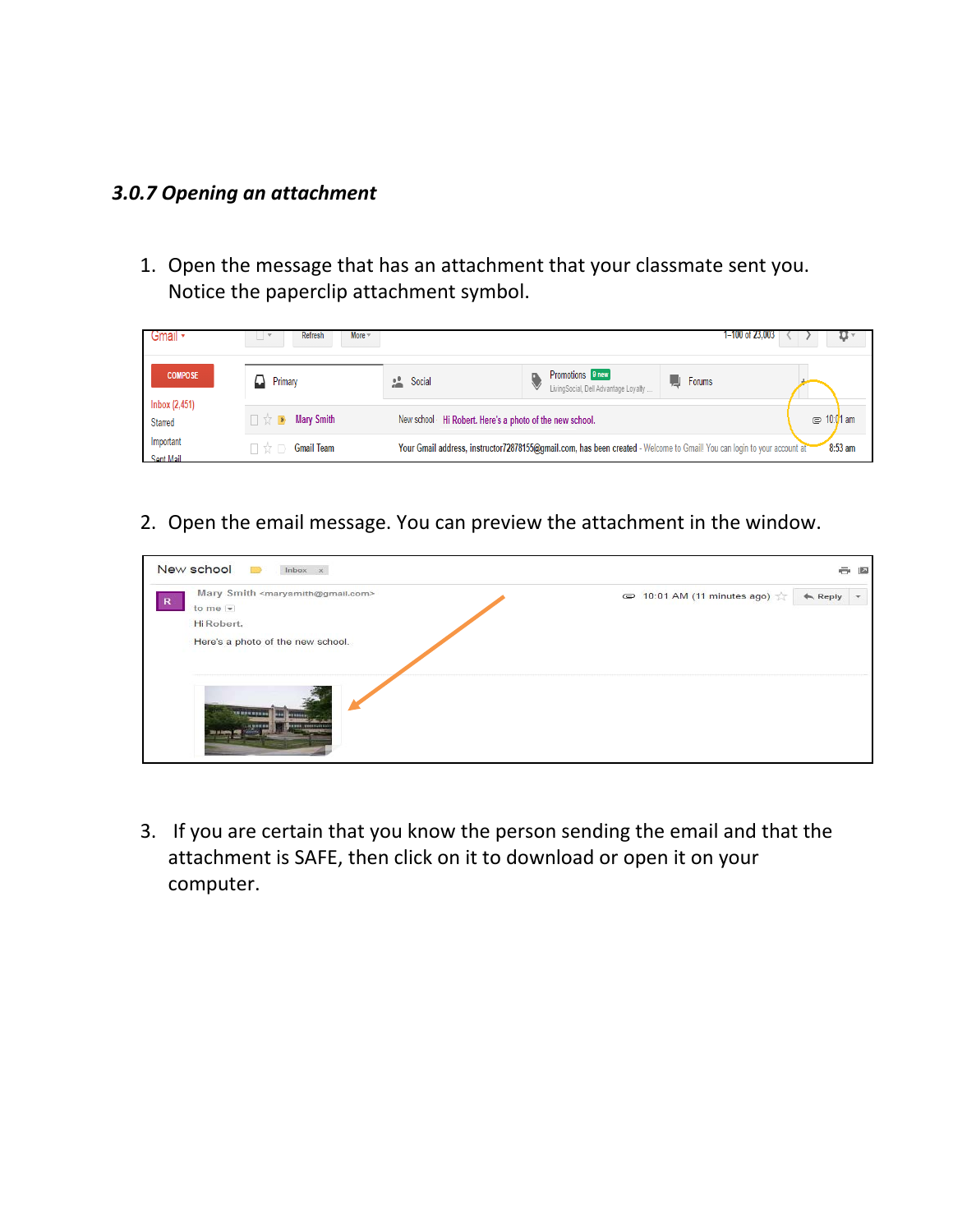# *3.0.8 Adding Contacts*

A contact list is an address book where you can keep the names and email addresses of people you communicate with. By creating a contact list, you won't have to remember the exact spelling of other people's email addresses. Here are two ways to add contacts to your list in Gmail:

# Method 1

1. In Gmail, go the left top of the page to the Gmail dropdown. Click on Contacts.



2. The Add New Contact button is way to the right bottom of the screen.



- 3. Type in the name of the person.
- 4. Now type in information about the person. You only need to add the email address but you can add phone numbers, photos, and much more.
- 5. Click the **Save** button. Now when you write an email to someone on your contact list, you only need to type in the first few letters of their name in the **To** line and their name will pop up automatically.

# Method 2

1. In Gmail, if you receive an email from someone you want to add to your contact list, you only need to hover your mouse over the person's name

for a contact box to pop up. You can click on the plus sign to add the

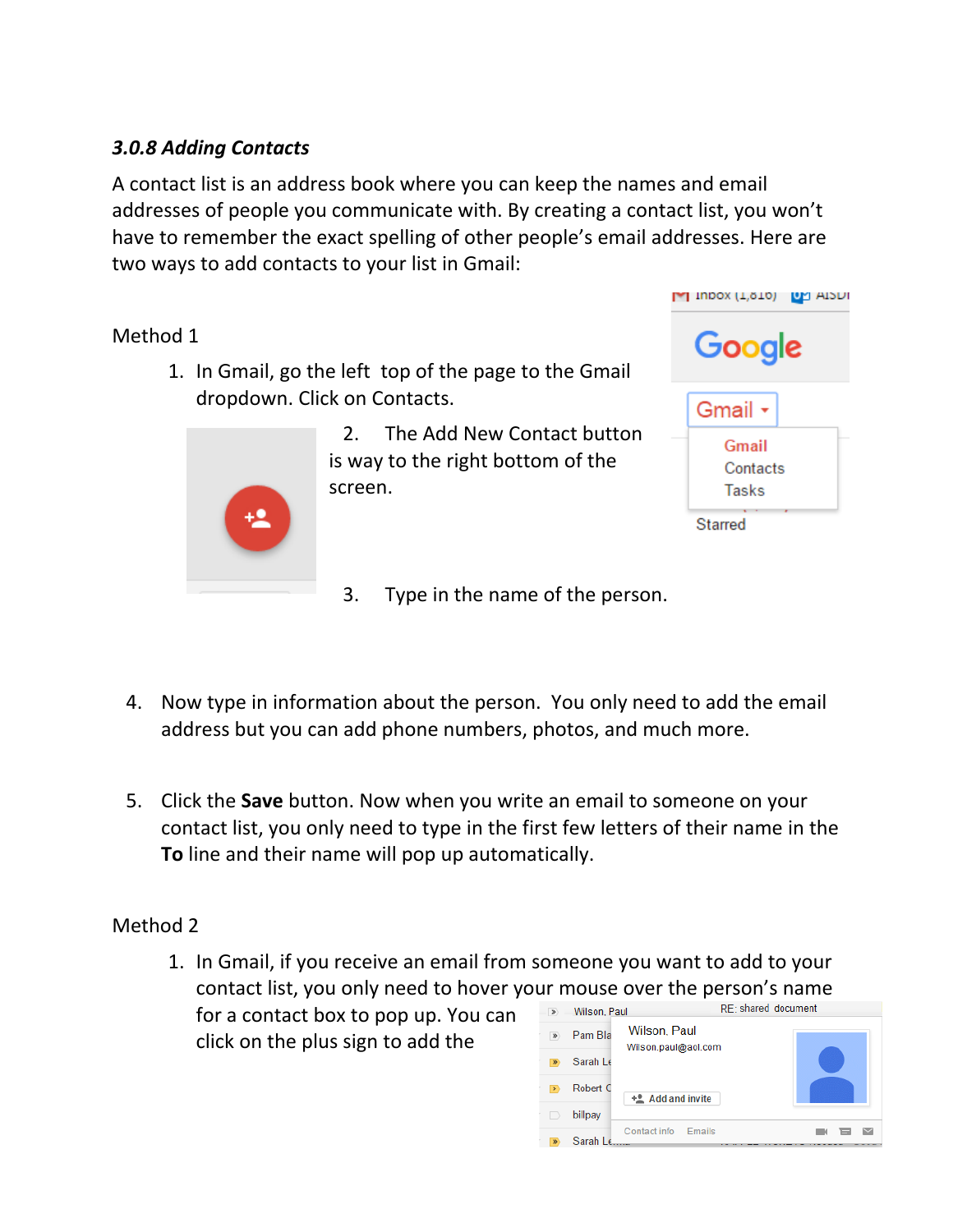person and their email to your contact list.

### *3.0.9 Signing In and Out of Your Email*

It's important that you always sign out after you finish your email session. Otherwise, the next person to use the computer may have access to your personal information. Think of it like locking the door after you leave your house.

- 1. At the very top of the page look for the profile icon. It could be blank or if you added a photo, it will look like the photo:
- 2. A box will pop up with the option to Sign Out.



Sign in to continue to Gmail

- 3. To sign back into your email account, go to gmail.com or google.com.
- 4. If you do not see YOUR name and email, then choose the "Sign in with a different account" link at the bottom.

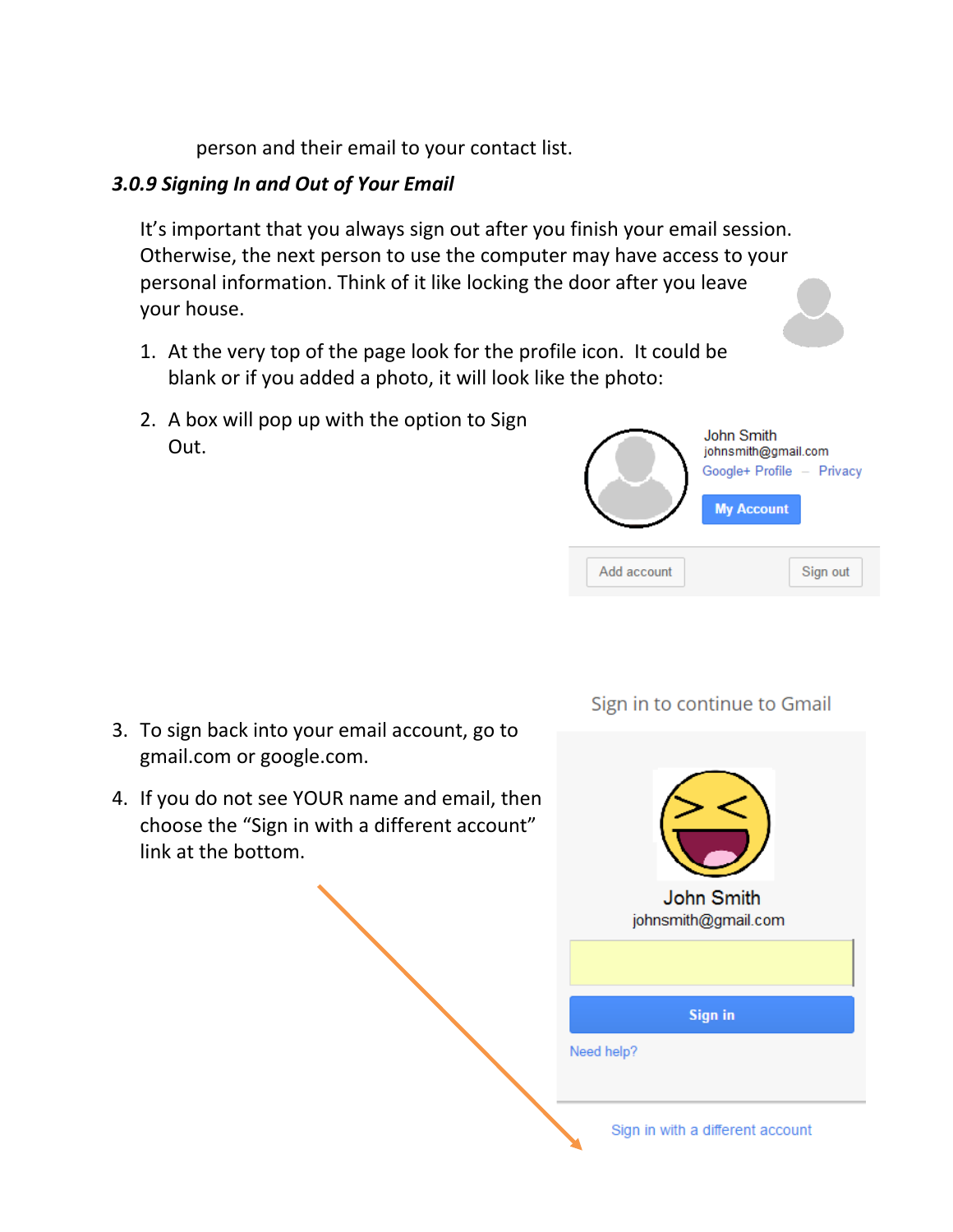### **Advanced Email Information**

- 1. **Sending an email to multiple recipients**: Put one address in the **To** line and another in the **CC** (carbon copy) line. If you want to hide the identities of your recipients from each other, use **BCC** (blind carbon copy).
- 2. **Formatting your email**: Test the different tools on the format bar such as **font, size, style, color, alignment.**
- 3. **Emoticons**: An emotion is a way to show your feelings in an email. Click the E**moticon** button to choose from a face that represents the tone of your email. You can also type emotions on the keyboard. Some common emoticons:

| Happy            | :) |
|------------------|----|
| Sad              | :( |
| Wink             | ;) |
| <b>Big Smile</b> | :D |
| Tongue           | :P |
| Angry            | X( |

- 4. **Attachments**: Send music, pictures, documents, or any other type file as an attachment. Click the **Attachment** button. Go to the student folder and choose a picture to send as an attachment.
- 5. **Organize email with folders**: You may want to organize your email to make it easier to find something important later. Select a message by checking the box on the left side of the inbox panel. Then click the **Folder** icon. From the menu, select **New Folder.** Create a name for the new folder like "Email 101." Your new folder will appear on the left panel. See what's inside by clicking it. Additionally, you can use click the **star** icon to mark an email as important.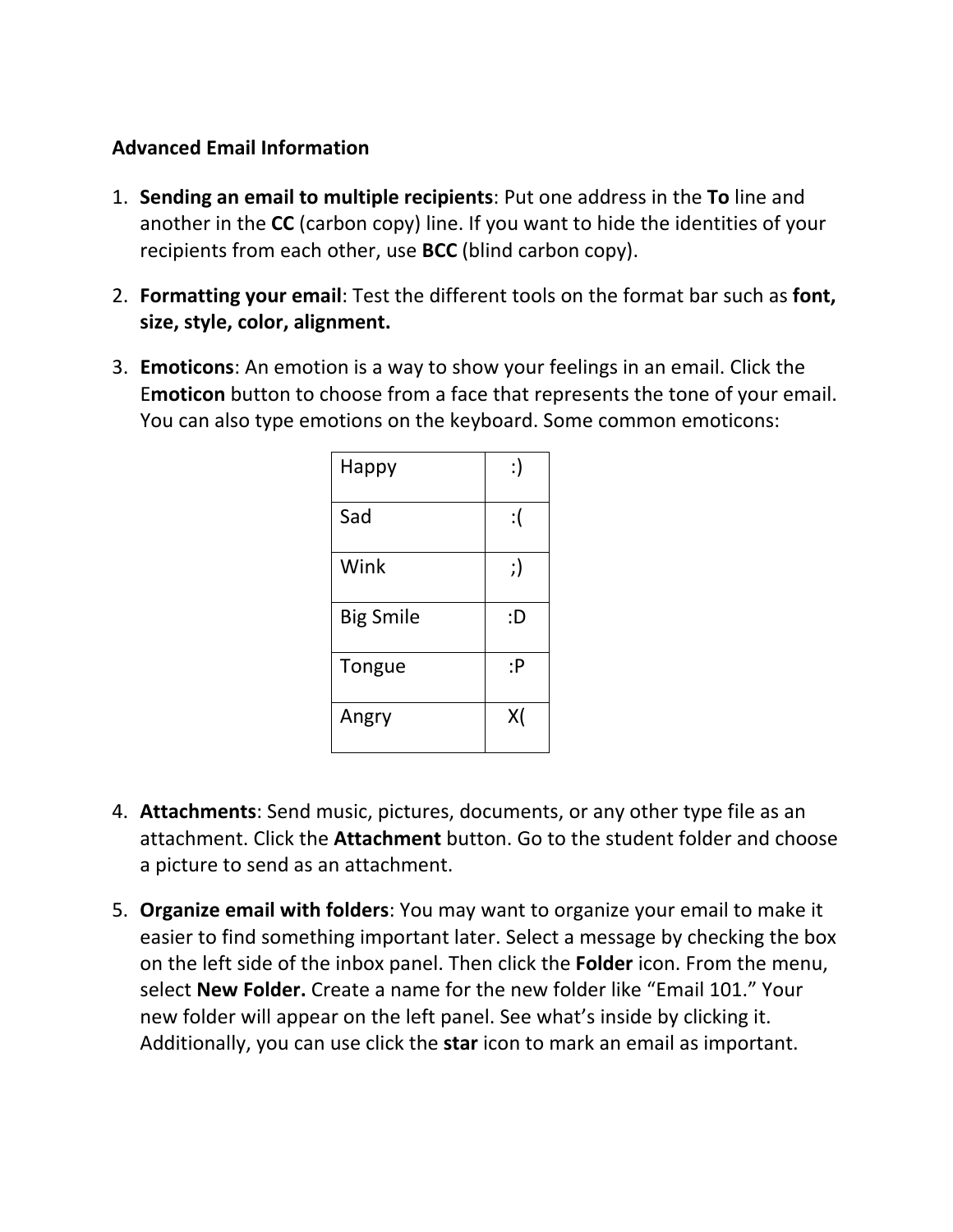- 6. **Trash and Spam**: If you want to get rid of an email, select it and click the folder icon again. To delete the email, choose the **Trash** option. After some time, you will likely receive junk email called **spam.** Most email providers have spam filters built in, but if you receive a spam email, you should move it to the **spam folder** instead of the trash. This teaches the spam filter to recognize junk mail in the future.
- 7. **Search old email**: If you want to find a particular email, you can type a few keywords in the **search bar** and press "enter" to see all emails containing your search terms.
- 8. **Customize Your Account:** Click the **Options** menu and choose **Mail Options.**  Here you can set up your account preferences, create a signature, program email filters, and a lot more.

#### *Email Terminology*

Attachment: an uploaded file (picture, song, document, etc.) sent over email.

- BCC: short for "blind carbon copy." Adding email addresses to the BCC line of an email is a way to email multiple recipients without revealing their email addresses to other recipients. This is good idea if you want to protect the privacy of your contacts.
- CC: short for "carbon copy." \ Adding email addresses to the CC line of an email is a way to send a copy of an email to someone who is not the main recipient. Use CC to keep people informed of topics they may have an interest in.
- Contact List: a list of people you communicate with over email. Contact lists can include names, email addresses, phone numbers, physical addresses, usernames, and more.
- Draft: an unfinished and unsent email. A draft is saved in the draft folder.
- Email: a way to exchange electronic messages over the internet.
- Email Address: identifies where email is sent. Every email address has three parts: username, @ symbol, and a domain name (i.e. gmail.com).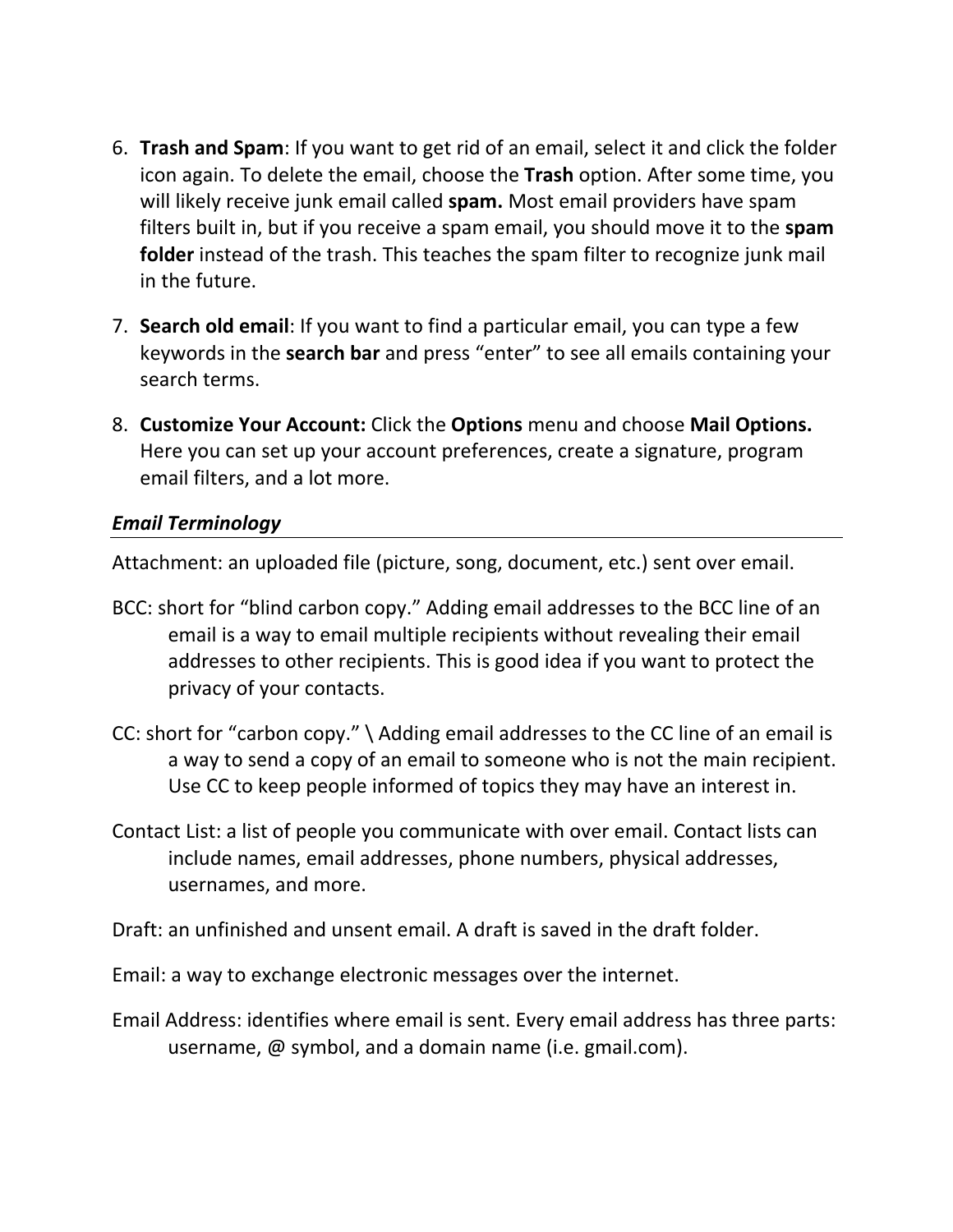- Emoticon: a small icon, usually a face, representing an email writer's emotion. Emoticons are often used to casually set the tone of a message.
- Filter: a way to automatically organize email according to rules set by the email user.
- Folder/Label: used to organize emails by user-specified category.
- Forward: send a copy of an existing message to a new recipient. Abbreviated as "FW."
- Inbox: place where messages are received. Unread messages are usually displayed in bold.
- Instant Message: also called "chatting," this is an informal way to send short messages and receive immediate responses, allowing users to have realtime conversations.
- Phishing: an email-based scam that attempts to gain users' personal information by sending counterfeit messages that appear to be from a trusted entity like a bank. Email users should always be wary when they receive messages asking for personal information like passwords, bank account numbers, social security numbers, and so on. See spam below.
- Reply: respond to a received message. Abbreviated as "RE."
- Reply All: respond to all recipients of a message. Be careful when replying to multiple recipients!
- Sign in/Sign out: securely enter and leave email account. Sometimes called "log on/log off."
- Spam: junk mail sent over email. Some spam contains viruses that could harm your computer, so never open email from an unknown sender. Many email programs use spam filters that try to keep spam out of the inbox.

Subject: descriptive text that explains the purpose of a message.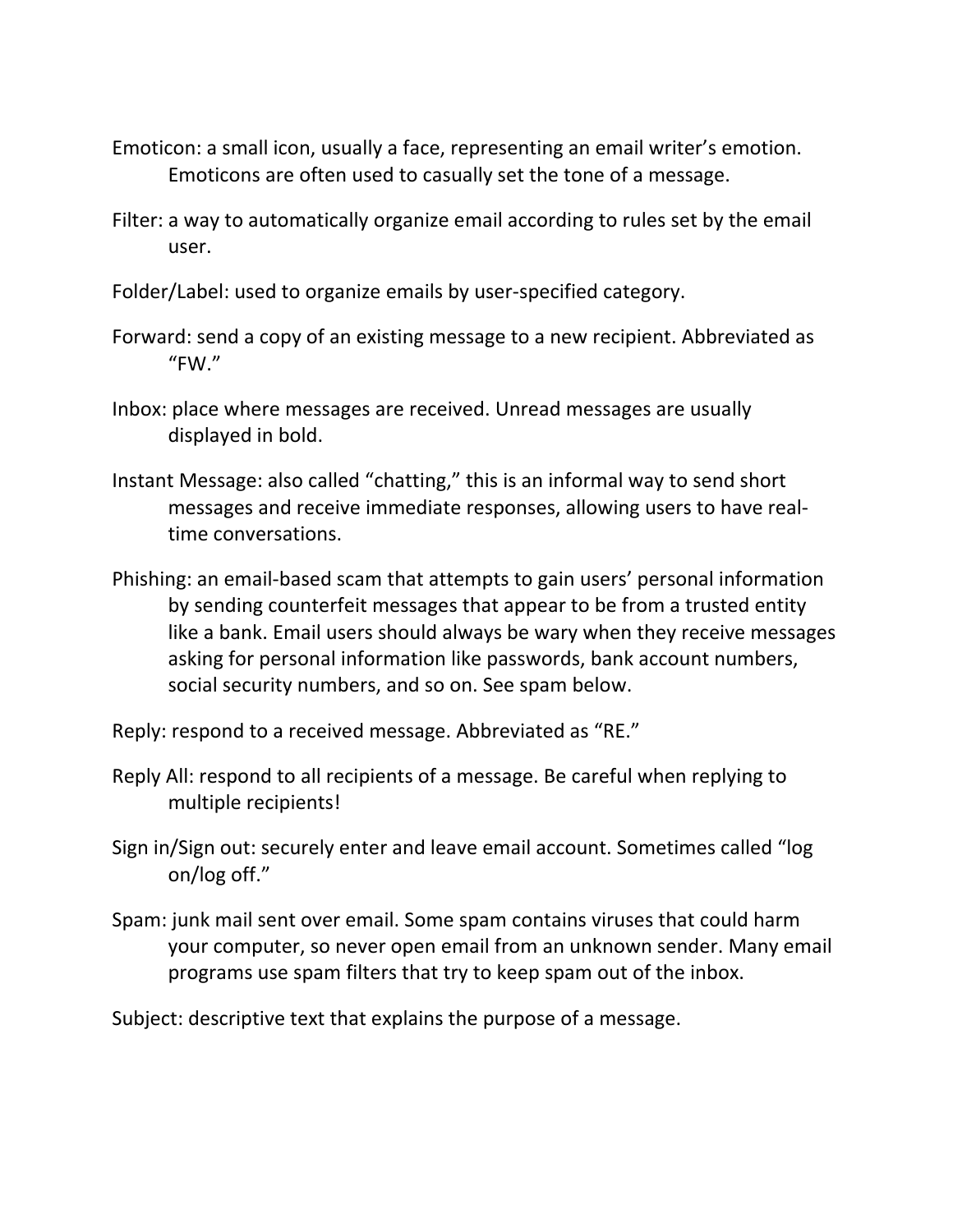Webmail: a web-based email service accessed via a web browser, like Internet Explorer. Webmail can be accessed anywhere with an internet connection. Examples of webmail are Gmail and Yahoo mail.

#### *Emoticons*

| :-)                | $_{\mathbb{O}}$<br>Smile     |  |  |  |
|--------------------|------------------------------|--|--|--|
| $\Lambda_-\Lambda$ | Delighted                    |  |  |  |
| : D                | <b>Big Toothy Smile</b>      |  |  |  |
| :-X                | Lips are sealed              |  |  |  |
| $\left( -\right)$  | Wink                         |  |  |  |
| $:$ $\vdots$       | <b><sup>⊙</sup>Frown</b>     |  |  |  |
| $:$ $\frac{1}{2}$  | Sarcasm                      |  |  |  |
| $:$ *              | <b>Kiss</b>                  |  |  |  |
| $: -O$             | <b>Scream or Surprise</b>    |  |  |  |
|                    | Disappointed, Upset, Ashamed |  |  |  |

There are many more emoticons in use than the ones listed above. If you search for the term emoticon, you will literally receive millions of results  $\odot$ 

#### *Text, Chat and Email Acronyms / Abbreviations*

| tmw              | Tomorrow                    |
|------------------|-----------------------------|
| 2nite            | Tonight                     |
| <b>BRB</b>       | Be Right Back               |
| <b>BTW</b>       | By The Way                  |
| B <sub>4</sub> N | <b>Bye For Now</b>          |
| <b>BFF</b>       | <b>Best Friends Forever</b> |
| <b>CYA</b>       | See Ya                      |
| <b>FWIW</b>      | For What It's Worth         |